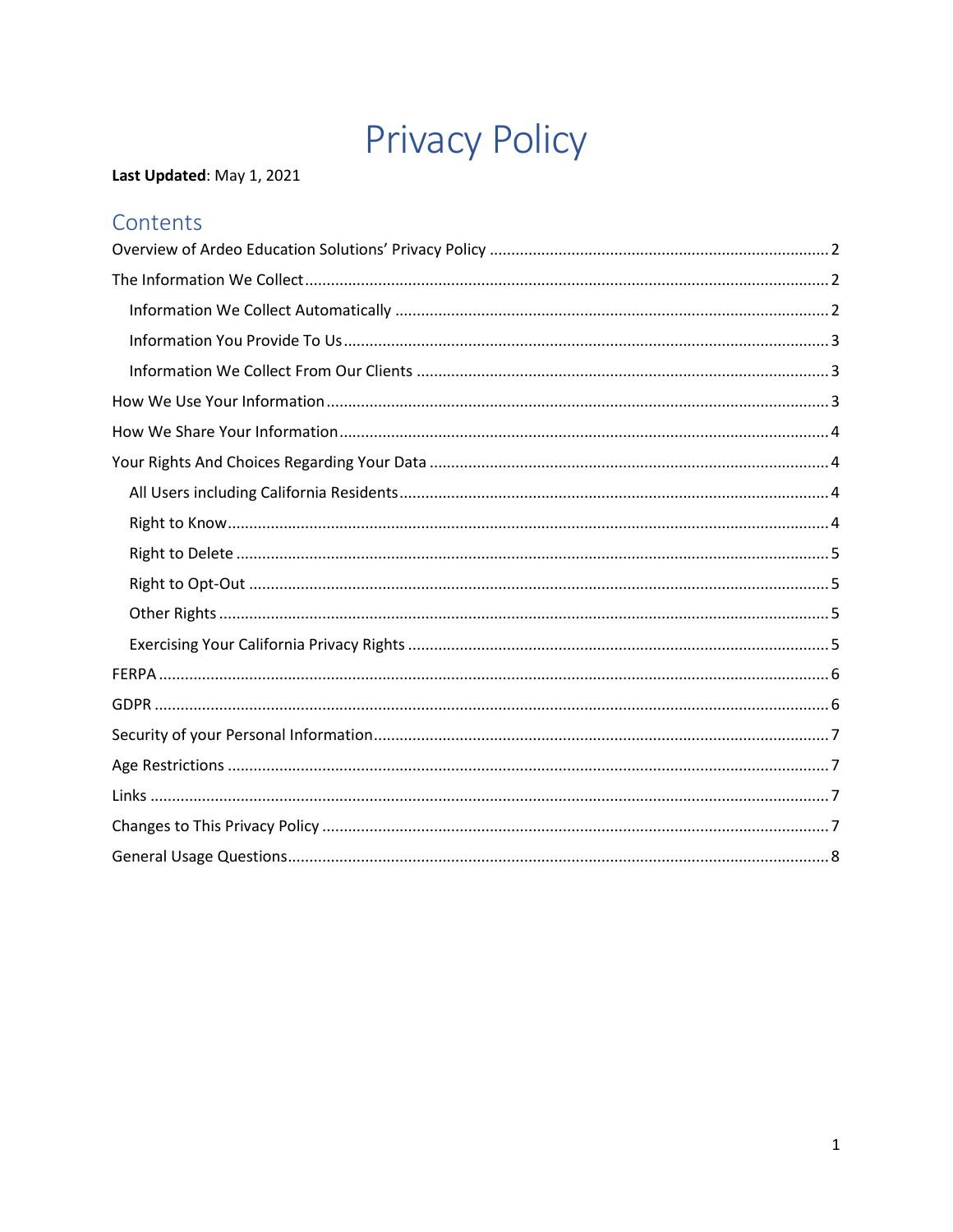# <span id="page-1-0"></span>Overview of Ardeo Education Solutions' Privacy Policy

Ardeo Education Solutions, LLC is committed to protecting your privacy. As an education company that provides services and support to colleges and universities, and to college students and graduates, we are aware of the sensitive nature of student data, and have worked to ensure compliance, including with FERPA and other applicable regulations.

This website, **mylrap.org** (the "Site"), is operated by Ardeo Education Solutions, LLC ("we" or "us").

This privacy notice (the "Policy") explains our collection, use, storage, and any potential disclosure of information you may provide via the Site or any of the various subdomains, features, applications, emails, content, uploads, or products now or subsequently available through the Site (collectively, the "Platform"). If you notice any oversights in this Policy, or have any questions, please send an email to [info@mylrap.org.](mailto:info@mylrap.org)

By using the Platform or by otherwise providing any personally identifiable information to us, you are consenting to the collection, use, disclosure, processing, and storage of your personally identifiable information as set forth in this Policy.

## <span id="page-1-1"></span>The Information We Collect

This Policy explains how we handle personal information provided by you, and choices you may have about the ways we use that information. "Personal Information" refers to any information relating to an identified or identifiable individual who is the subject of the information.

By using Ardeo Education Solutions products, some information is collected about you, the individual, to be able to create a user account and fulfill the necessary functions of the purpose of the Ardeo Education Solutions Platform. The term "individual" includes organizations for purposes of this Policy.

Please be sure to read this entire Policy before submitting any information to the Platform. We may update this Policy from time to time. We will also revise the "last updated" date at the top of this Policy. We encourage you to periodically review the Policy for updates.

By either registering for your own account on the Platform, or by accepting an account created for your behalf, you consent to us collecting and storing the required information to create and administer your account.

#### <span id="page-1-2"></span>Information We Collect Automatically

When visiting the site, certain kinds of non-personal information, such as the website that referred you to us, your IP address, browser type, operating system, and access times are collected automatically as a part of the site's operation. This information is collected to help troubleshoot any software issues or "bugs" you may encounter by providing our team with appropriate system data.

We also may collect navigational information, including information about the pages you view, the links you click, and other actions taken in connection with the Platform for the purpose of product development, customer service, and support.

We may use cookies and other technologies, such as pixel tags, to keep track of and store information, so the user does not have to supply the information multiple times. We treat information collected by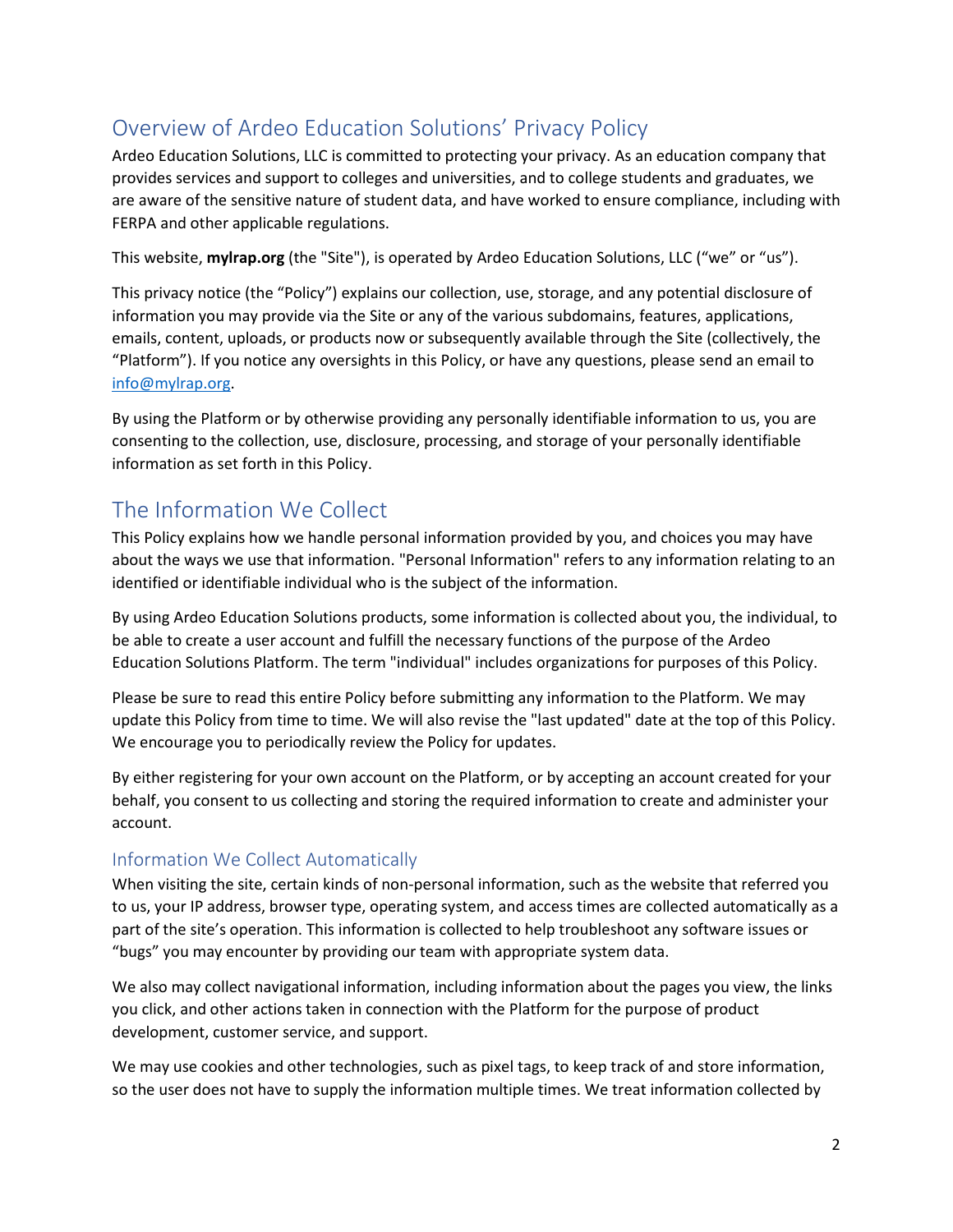cookies and other technologies as non-personal information. However, to the extent that Internet Protocol (IP) addresses or similar identifiers are considered Personal Information by local law, we also treat these identifiers as Personal Information.

Similarly, to the extent that non-personal information is combined with personal information, we treat the combined information as personal information for the purposes of this Policy. You can configure your web browser to refuse cookies or to notify you when a web site attempts to send you a cookie. You can also check your hard drive for cookie files and delete them from your computer. Please note, however, that if you do turn off cookies, the Platform may not work as intended and may lose some functionality.

We may gather some information automatically and store it in log files. This information can include Internet Protocol (IP) addresses, browser type and language, Internet service provider (ISP), referring and exit pages, operating system, date/time stamp, and clickstream data.

For marketing purposes, we may collect information supplied by tracking pixels and by use of tools such as Google Analytics, for Remarketing, Google Display Network Impression Reporting, and Google Analytics Demographics and Interest Reporting. To review policies from Google about advertising or to opt out, [visit this page from Google.](https://tools.google.com/dlpage/gaoptout/) To review policies for Facebook, [visit this page from Facebook.](https://www.facebook.com/about/privacy/update) To review policies from Twitter including those around custom audiences, [visit this page from Twitter.](https://help.twitter.com/en/safety-and-security/privacy-controls-for-tailored-ads) You can also visit the Digital Advertising Alliance's consumer choice tool at [http://optout.aboutads.info/.](http://optout.aboutads.info/)

### <span id="page-2-0"></span>Information You Provide To Us

When you create an account with us, we collect the information you provide us, such as your name, email address, phone number, birth date, address, and school information. In order to receive repayment assistance additional information will be requested such as your outstanding loan information and employment information.

If you sign up to use any special feature of the Platform, you may be asked to separately and expressly consent to specific terms, for example, by affirmatively checking a box or clicking on a button marked, "I agree." This separate agreement will supplement or amend this Policy, but only with respect to the matters governed by such separate agreement.

#### <span id="page-2-1"></span>Information We Collect From Our Clients

In order for our clients to offer students the opportunity to participate in their Loan Repayment Assistance Program (LRAP) they may send us any combination of the following: Institution Name, Institution Student ID, Name including first and last, Address, e-mail address(es), Phone number(s), Date of Birth, and/or Gender.

If you have been awarded an LRAP and are enrolled your institution will send us enrollment and borrowing information during your periods of enrollment.

## <span id="page-2-2"></span>How We Use Your Information

We use the Personal Information we collect from you, including with the help of automated systems and clients, for business purposes. We use your Personal Information to market to you, provide the Platform, maintain the security of the Platform and its users, provide customer support, improve the Platform; and respond to legal proceedings and obligations.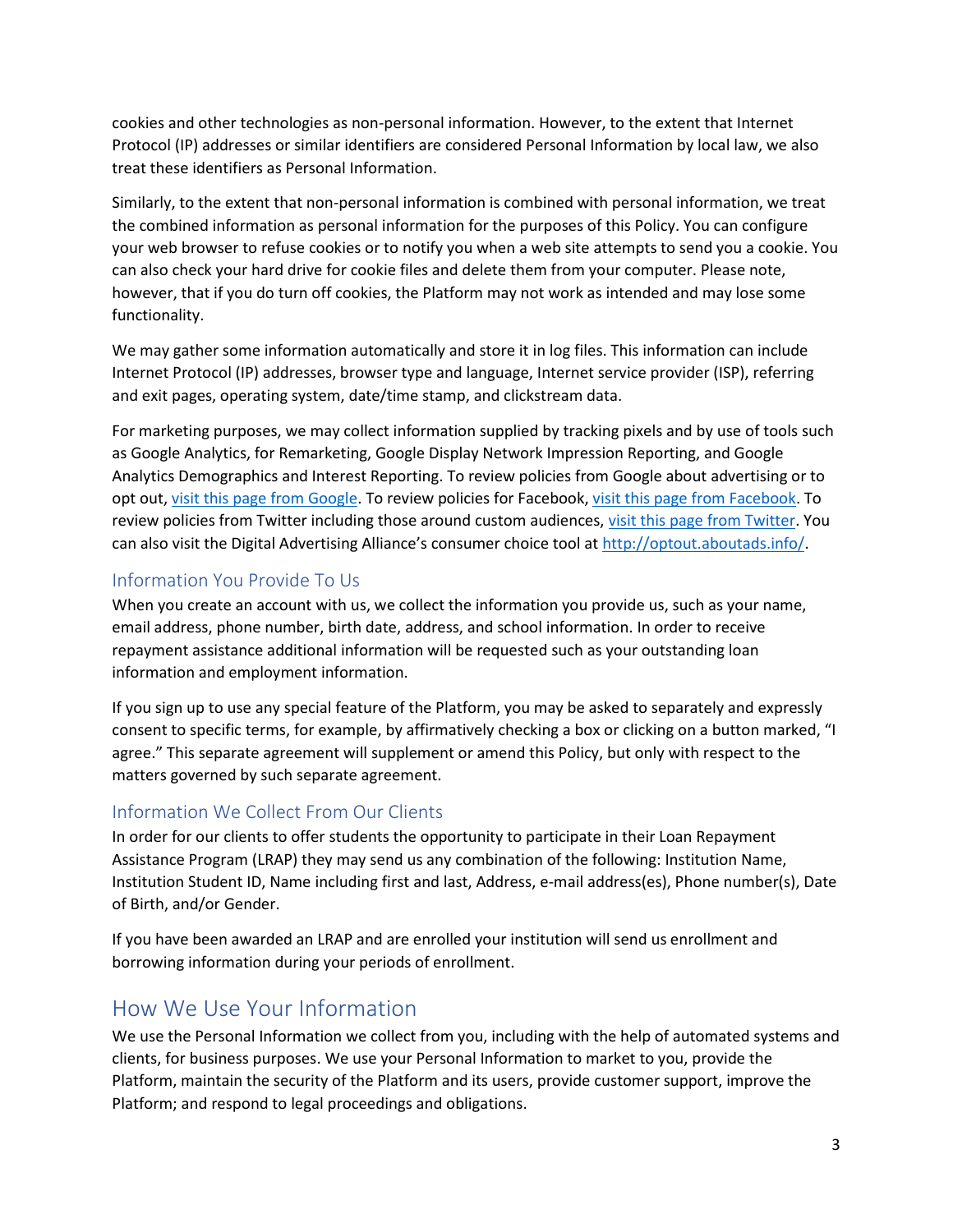# <span id="page-3-0"></span>How We Share Your Information

We do not sell your Personal Information. To make the Platform work, we may need to share your Personal Information with our clients.

It may be necessary by law, legal process, litigation, and/or requests from public and governmental authorities within or outside your country of residence for us to disclose your Personal Information. We may also disclose information about you if we determine that for purposes of national security, law enforcement, or other issues of public importance, disclosure is necessary or appropriate.

We may also disclose information about you if we determine that disclosure is reasonably necessary to enforce our terms and conditions or protect our operations, subscribers, sponsors, or users. Additionally, in the event of a company re-organization, sale or merger, we may transfer any and all Personal Information we collect to the relevant third party or third parties as applicable.

We disclose some information to third-party service providers who perform necessary services on our behalf to provide you with the best and most secure experience possible. We utilize other companies to provide data storage, to host websites, to fulfill orders and shipments, to assist in marketing, to conduct audits, and to render other support.

Those third-party service providers will be permitted to obtain only the Personal Information they need to provide the service, must protect Personal Information to the same extent we do, and are prohibited from using it for any other purpose.

We believe that the Service Providers we use are reliable and dedicated to best practices for compliance, security and reputability, including but not limited to Microsoft Azure (Hosting), and DocuSign (Signature Processing).

# <span id="page-3-1"></span>Your Rights And Choices Regarding Your Data

#### <span id="page-3-2"></span>All Users including California Residents

The California Consumer Privacy Act provides some California residents with the additional rights listed below. Ardeo has elected to make these rights available to all users, and not just those located in California.

#### <span id="page-3-3"></span>Right to Know

You have the right to know and see what data we have collected about you over the past 12 months, including:

- The categories of Personal Information we have collected about you;
- The categories of sources from which the Personal Information is collected;
- The business or commercial purpose for collecting your Personal Information;
- The categories of third parties with whom we have shared your Personal Information; and
- The specific pieces of Personal Information we have collected about you.

We respect your right to make choices about the use and disclosure of your Personal Information. If at any time you have questions or concerns about the collection, storage or usage of your Personal Information please contact us. If you choose not to receive marketing communications, you may request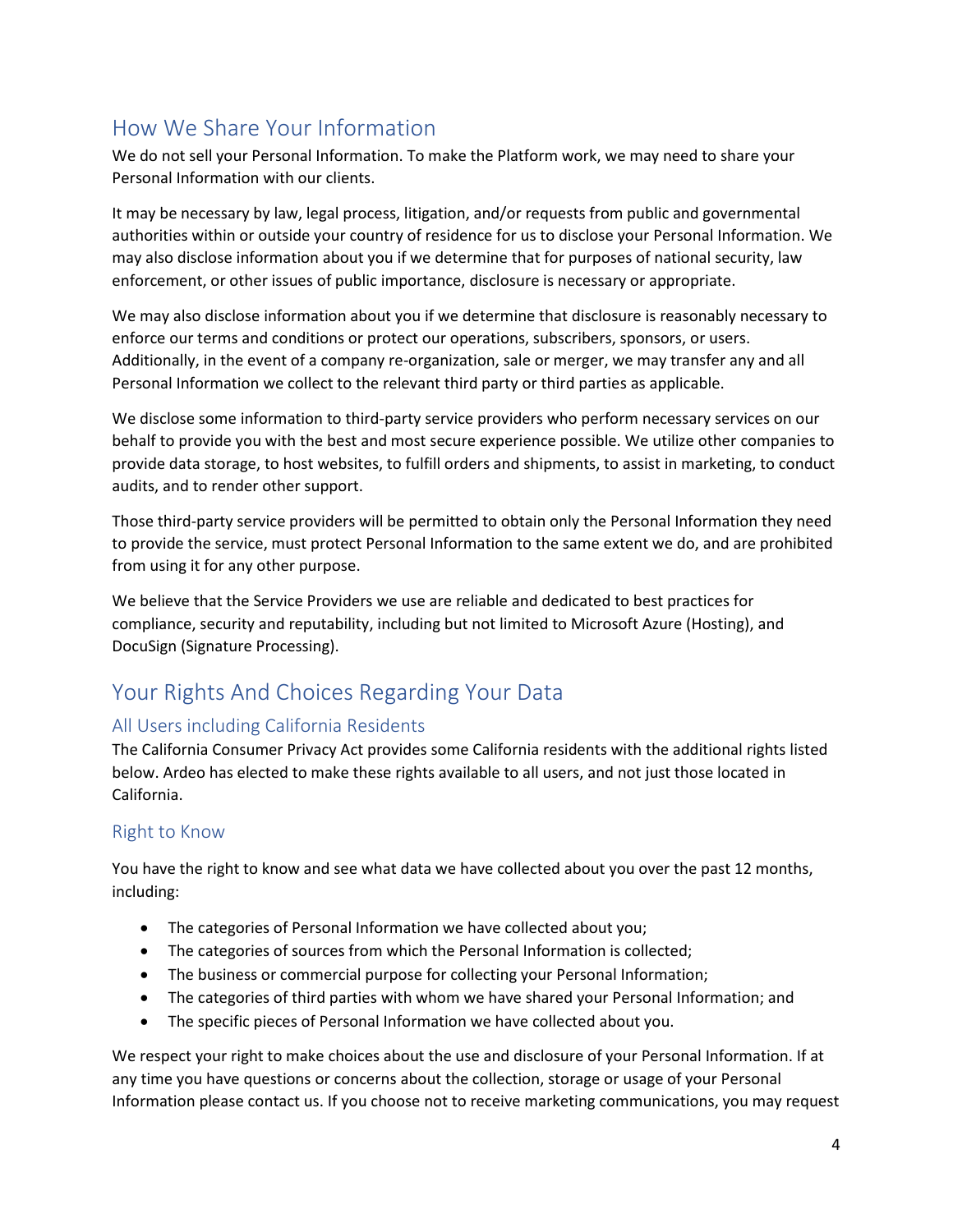to be unsubscribed at any time. Please be advised that you may not receive transactional, password reset, or account communications (e.g., confirmation emails and account balance statements). You can request to be re-subscribed at any time.

#### <span id="page-4-0"></span>Right to Delete

You have the right to request that we delete the Personal Information about you that we have collected from you and our clients. There are several exceptions, however, that include, but are not limited to, when the information is necessary for us or a third party to do any of the following:

- Complete your transaction;
- Provide you service;
- Perform a contract between us and you;
- Protect your security and prosecute those responsible for breaching it;
- Fix our system in the case of a bug;
- Protect the free speech rights of you or other users;
- Comply with the California Electronic Communications Privacy Act (Cal. Penal Code § 1546 et seq.);
- Engage in public or peer-reviewed scientific, historical, or statistical research in the public interests that adheres to all other applicable ethics and privacy laws;
- Comply with a legal obligation; or
- Make other internal and lawful uses of the information that are compatible with the context in which you provided it.

#### <span id="page-4-1"></span>Right to Opt-Out

We do not sell any Personal Information about you to any third parties. Therefore, there are no sales from which to opt-out.

#### <span id="page-4-2"></span>Other Rights

You have the right not to be discriminated against for exercising any of the rights listed above.

#### <span id="page-4-3"></span>Exercising Your California Privacy Rights

To request access to or deletion of your Personal Information, or to exercise any other data rights under California law, please contact us using one of the following methods:

#### In Writing

You may write to us to exercise rights. Please mail your request to the following address:

Ardeo Education Solutions, LLC P.O. Box 1476 Bloomington, IN 47402

Please include your full name, email address, and phone number associated with your use of our Platform, along with why you are writing, so that we can process your request in an efficient manner.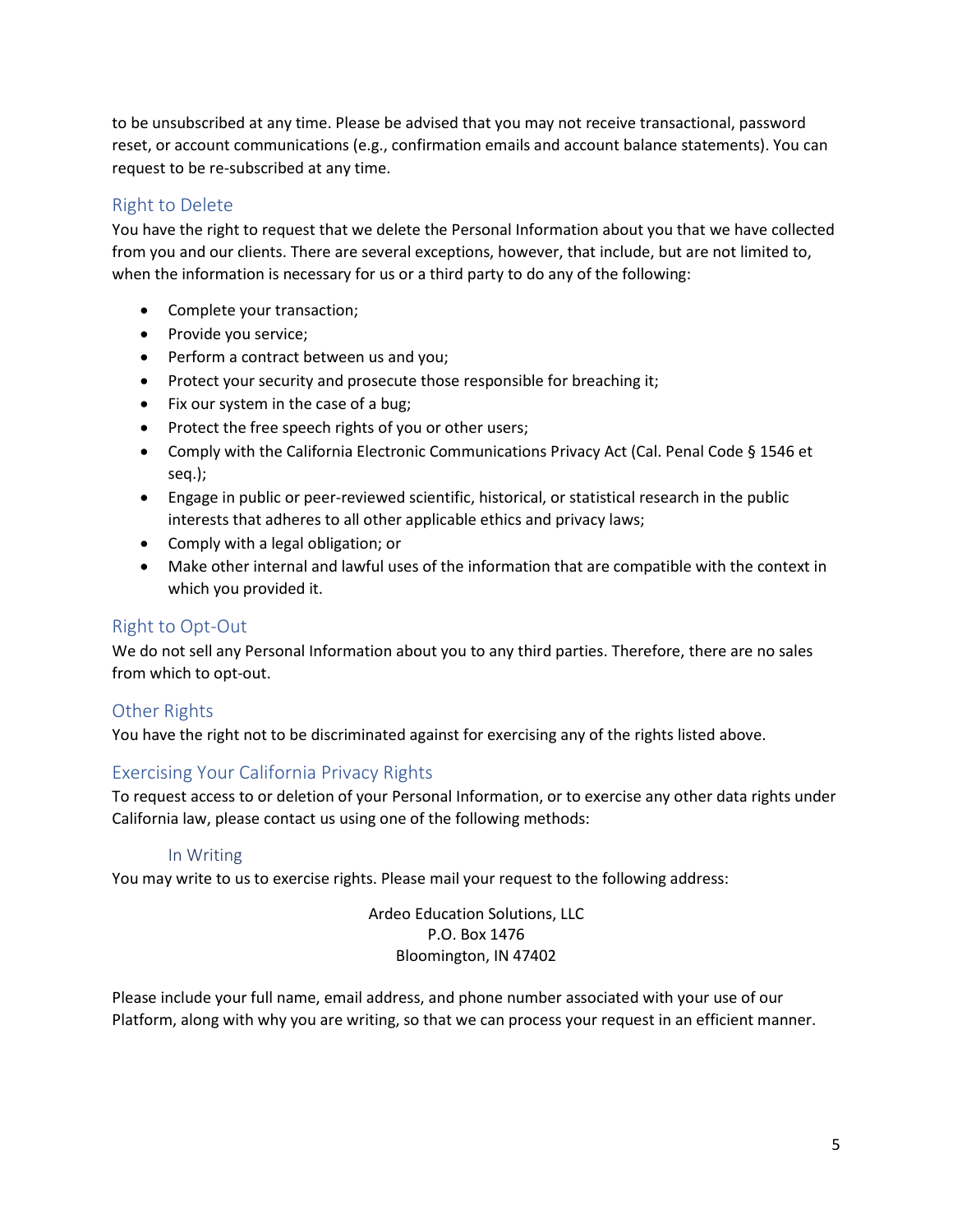#### Via Phone

You may call us to exercise your rights. Please call (877) 577-5727 and select option 2 for "Students and Parents". Please include your full name, email address, and phone number associated with account, along with why you are calling, so that we can process your request in an efficient manner.

#### Via Email

You may email us to exercise your rights. Please send an email t[o info@mylrap.org.](mailto:info@ardeoeducation.org) In the email please include your full name, email address, and phone number associated with your account and why you are writing, so that we can process your request in an efficient manner.

#### Response Timing and Format

We aim to respond to a consumer request for access or deletion within 45 days of receiving that request. If we require more time, we will inform you of the reason and extension period in writing.

## <span id="page-5-0"></span>FERPA

FERPA stands for the Family Educational Rights and Privacy Act (20U.S.C. 1232g, 34CFR§99) and is designed to ensure that students' personally identifiable education information is protected.

We are committed to FERPA compliance, and we have designed our Platform to provide options to accommodate each school's definition of Directory Information and/or Personally Identifiable Information (PII).

We acknowledge that, in the course of use of the Platform, PII about students ("Sensitive Student Data") may be disclosed to us through account creation and usage of the services of the Platform. We acknowledge that we will be considered a "School Official" (as outlined in FERPA) and will comply with the requirements in FERPA concerning the confidentiality and release of Sensitive Student Data.

We agree that officers, employees, and any of our agents who access Sensitive Student Data may use such data only for the purposes for which such data has been made available to us and ways outlined within this Privacy Policy.

Our definition of "Sensitive Student Data" entails student name, email address, any major/course title/information, and matriculation/graduation details.

#### <span id="page-5-1"></span>GDPR

We comply with th[e EU GDPR framework](https://www.itgovernance.co.uk/gdpr-compliance-checklist) as set forth by the European Union regarding the collection, use, and retention of personal data from European Union member countries. The Platform adheres to the requirements of notice, choice, onward transfer, security, data integrity, access and enforcement.

If you are located outside of the United States, please note that any personal information collected through the Platform may be transferred to the United States and other countries that might not provide an equivalent level of protection as the data protection laws in your home country.

Your use of the Platform or submission of any Personal Information will therefore constitute your express consent to the collection, use, disclosure, processing, and storage of your Personal Information outside of your home country. We employ the use of cloud-based storage with distributed physical servers through Microsoft Azure, all of which are currently located in the United States.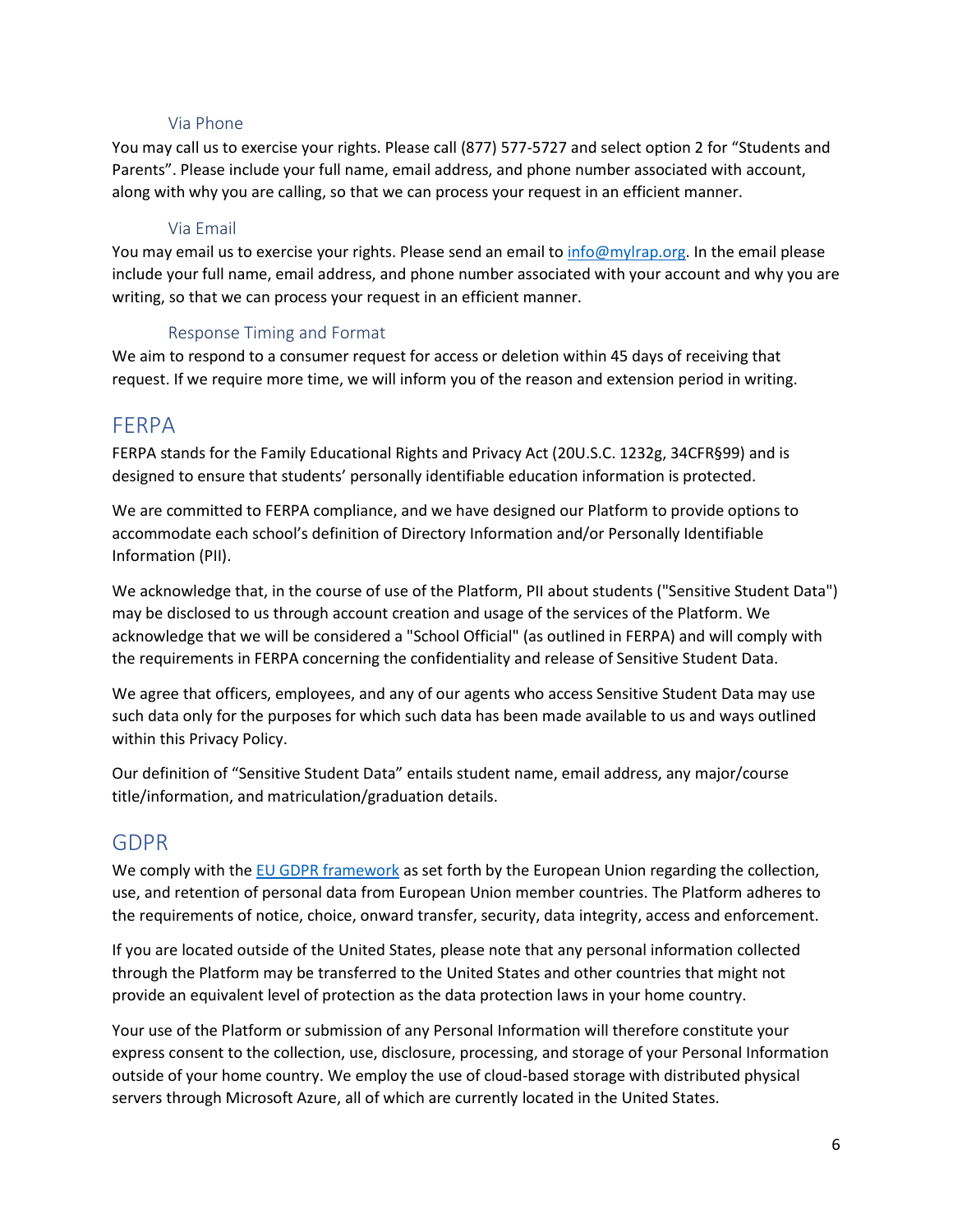If you have questions about the data we collect as a data controller, you can send an email to [info@mylrap.org](mailto:info@mylrap.org) at any time to request access to that information, request that it be changed, or request that it be deleted.

# <span id="page-6-0"></span>Security of your Personal Information

The security of your Personal Information is important to us. We follow generally accepted industry standards to help protect your Personal Information, including without limitation:

- Limiting access to your Personal Information to those of our employees who require it to provide services to you;
- Requiring employees to sign confidentiality agreements to protect customer and other confidential information;
- Ensuring that third-party service providers sign confidentiality agreements to maintain the confidentiality of your Personal Information and not to use it for any unauthorized purposes;
- Use of HTTPS protocol for secure communication over computer networks;
- Rigorous evaluation of all third-party service providers before implementation;
- Annual Security Reviews internally to reevaluate all service providers and our system, to continue to ensure the highest level of security;
- Storing your Personal Information in secure systems which protect it from unauthorized access or use.

No method of transmission over the Internet, or method of electronic storage, is ever 100% secure. Therefore, while we strive to protect your Personal Information, we cannot guarantee its absolute security. If a password is used to protect your account and Personal Information, it is your responsibility to keep your password confidential.

## <span id="page-6-1"></span>Age Restrictions

We do not intend to solicit or collect Personal Information from anyone under the age of 13 without parental consent. By creating an account or using this Platform, you verify that you are at least 13 years of age. If we find out that a child under 13 has given us Personal Information, we will take steps to delete that information. If you believe that a child under the age of 13 has given us Personal Information, please contact us.

## <span id="page-6-2"></span>Links

We may share "links" to websites, including those of our subsidiaries and third-party content providers, that have different privacy policies and practices from those disclosed here. We can assume no responsibility for the policies or practices of such linked sites, and encourage you to become acquainted with them prior to following links.

## <span id="page-6-3"></span>Changes to This Privacy Policy

While we reserve the right to change the terms of this Policy at any time, we will make every best effort to only make material changes between academic terms, to avoid any potential disruption.